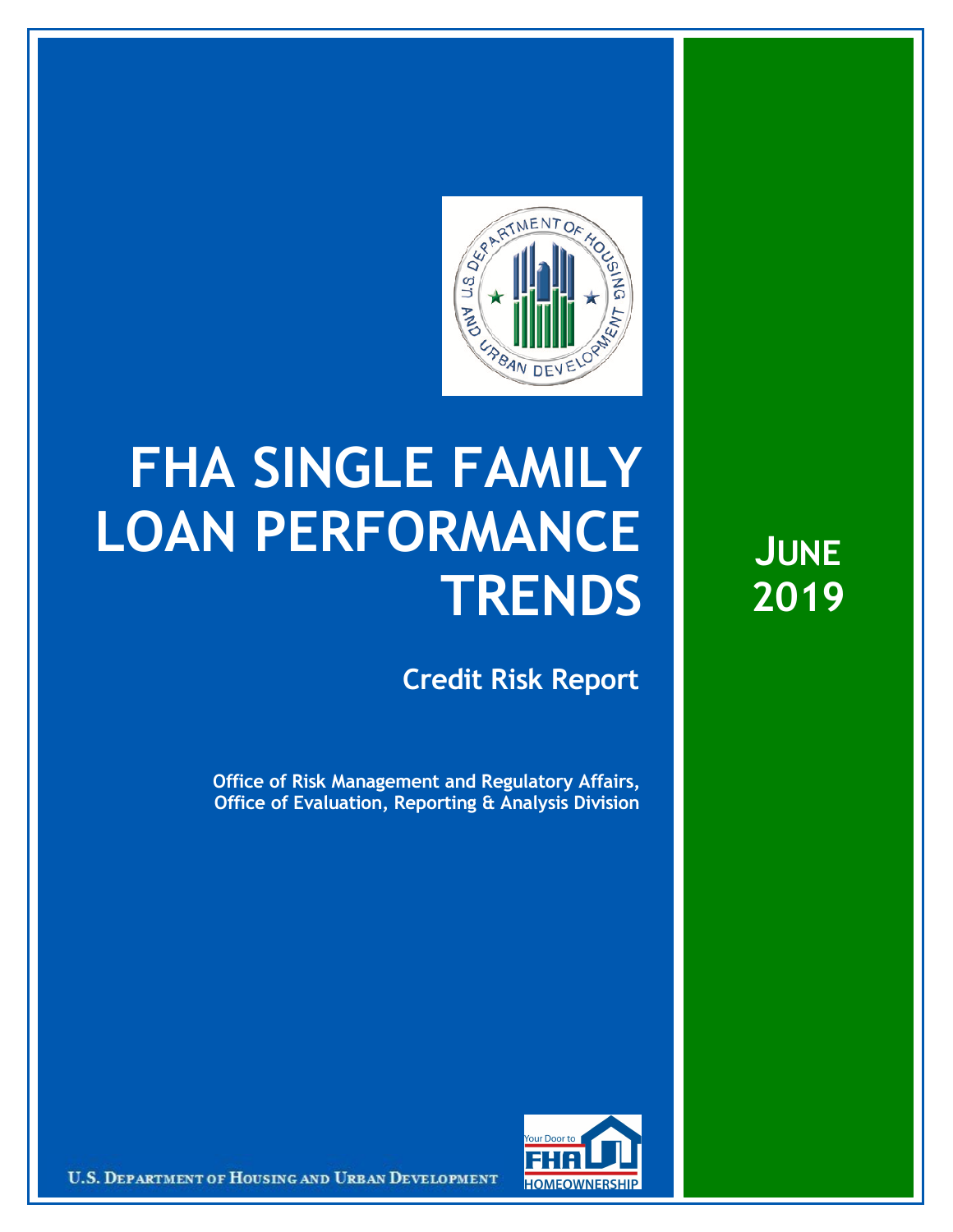## Table of Contents

## Table of Figures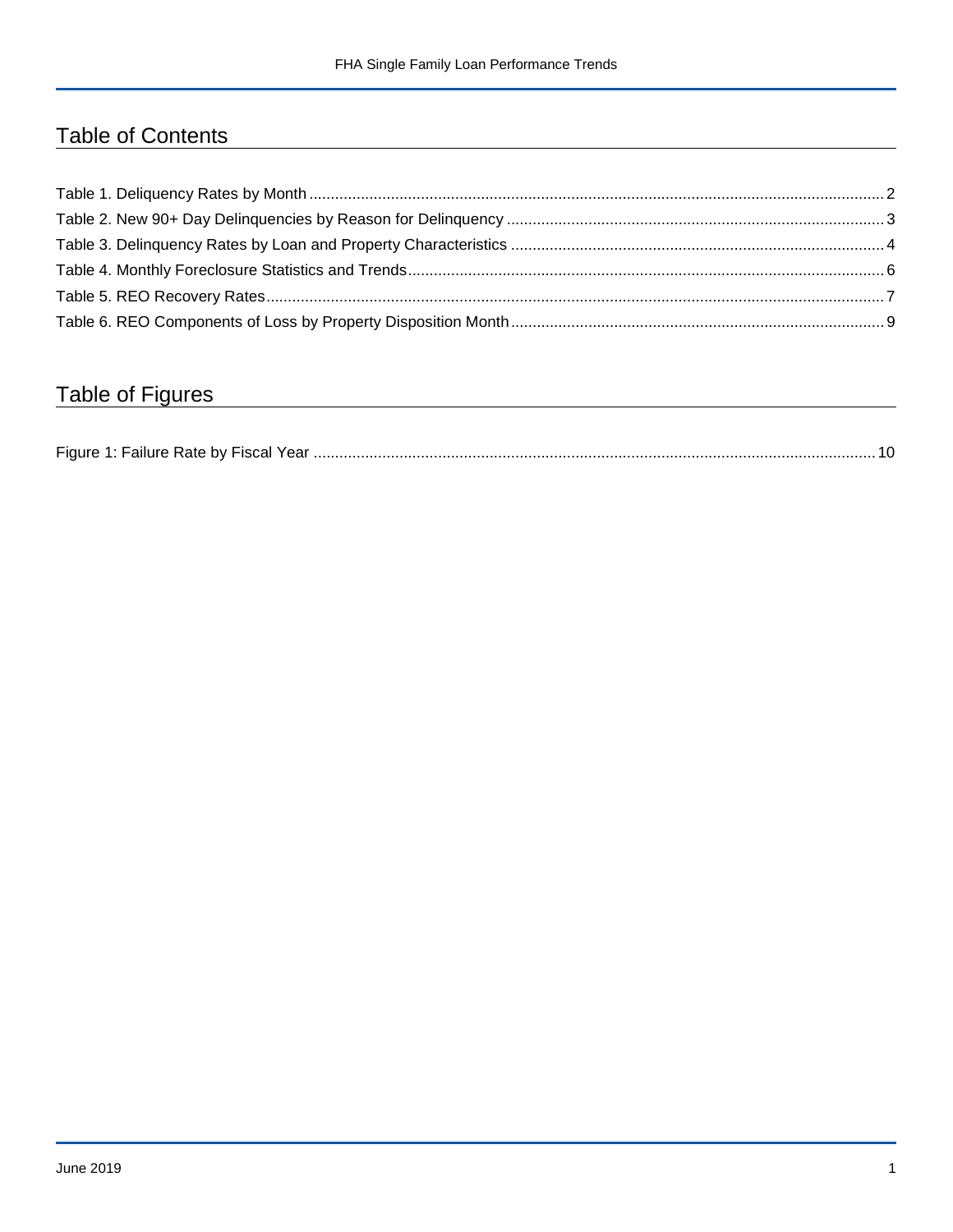|                                |                                 |        | Delinquency Rates <sup>a</sup> (%) |        | Exceptions <sup>b</sup> (%) |               |                                             |  |  |  |  |
|--------------------------------|---------------------------------|--------|------------------------------------|--------|-----------------------------|---------------|---------------------------------------------|--|--|--|--|
|                                | Active<br>Insurance in<br>Force |        |                                    |        |                             |               | Serious<br>Delinquency<br>Rate <sup>c</sup> |  |  |  |  |
| Month                          | (EOM)                           | 30-day | 60-day                             | 90-day | In Foreclosure              | In Bankruptcy | $(\% )$                                     |  |  |  |  |
| <b>Non-Seasonally Adjusted</b> |                                 |        |                                    |        |                             |               |                                             |  |  |  |  |
| Jun 2018                       | 8,024,523                       | 4.87   | 1.47                               | 2.35   | 1.09                        | 0.84          | 4.28                                        |  |  |  |  |
| Jul                            | 8,031,487                       | 4.59   | 1.48                               | 2.22   | 1.02                        | 0.83          | 4.08                                        |  |  |  |  |
| Aug                            | 8,037,609                       | 4.67   | 1.51                               | 2.19   | 1.06                        | 0.86          | 4.11                                        |  |  |  |  |
| Sep                            | 8,048,639                       | 5.51   | 1.66                               | 2.22   | 1.04                        | 0.86          | 4.11                                        |  |  |  |  |
| Oct                            | 8,062,967                       | 5.06   | 1.64                               | 2.17   | 1.01                        | 0.88          | 4.06                                        |  |  |  |  |
| Nov                            | 8,077,125                       | 5.02   | 1.63                               | 2.20   | 1.00                        | 0.86          | 4.06                                        |  |  |  |  |
| Dec                            | 8,086,151                       | 5.17   | 1.71                               | 2.22   | 0.99                        | 0.87          | 4.08                                        |  |  |  |  |
| Jan 2019                       | 8,112,026                       | 5.00   | 1.74                               | 2.26   | 1.03                        | 0.88          | 4.16                                        |  |  |  |  |
| Feb                            | 8,117,180                       | 4.99   | 1.64                               | 2.19   | 1.04                        | 0.88          | 4.10                                        |  |  |  |  |
| Mar                            | 8,118,034                       | 4.55   | 1.45                               | 2.01   | 1.00                        | 0.87          | 3.88                                        |  |  |  |  |
| Apr                            | 8,117,498                       | 4.58   | 1.40                               | 1.91   | 0.96                        | 0.87          | 3.74                                        |  |  |  |  |
| May                            | 8,114,839                       | 4.48   | 1.42                               | 1.86   | 0.94                        | 0.87          | 3.67                                        |  |  |  |  |
| Jun                            | 8,114,665                       | 5.44   | 1.62                               | 1.94   | 0.92                        | 0.90          | 3.76                                        |  |  |  |  |
|                                |                                 |        | <b>Seasonally Adjusted</b>         |        |                             |               |                                             |  |  |  |  |
| Jun 2018                       | 8,024,523                       | 4.88   | 1.53                               | 2.44   | 1.09                        | 0.83          | 4.36                                        |  |  |  |  |
| Jul                            | 8,031,487                       | 4.70   | 1.51                               | 2.37   | 1.03                        | 0.83          | 4.24                                        |  |  |  |  |
| Aug                            | 8,037,609                       | 4.55   | 1.47                               | 2.28   | 1.06                        | 0.86          | 4.20                                        |  |  |  |  |
| Sep                            | 8,048,639                       | 5.27   | 1.57                               | 2.23   | 1.07                        | 0.86          | 4.16                                        |  |  |  |  |
| Oct                            | 8,062,967                       | 4.76   | 1.52                               | 2.14   | 1.04                        | 0.88          | 4.06                                        |  |  |  |  |
| Nov                            | 8,077,125                       | 4.57   | 1.45                               | 2.05   | 1.02                        | 0.86          | 3.94                                        |  |  |  |  |
| Dec                            | 8,086,151                       | 4.60   | 1.49                               | 2.03   | 0.99                        | 0.87          | 3.89                                        |  |  |  |  |
| Jan 2019                       | 8,112,026                       | 4.80   | 1.56                               | 2.03   | 1.02                        | 0.88          | 3.92                                        |  |  |  |  |
| Feb                            | 8,117,180                       | 5.09   | 1.67                               | 2.08   | 1.01                        | 0.88          | 3.97                                        |  |  |  |  |
| Mar                            | 8,118,034                       | 5.26   | 1.68                               | 2.09   | 0.98                        | 0.87          | 3.94                                        |  |  |  |  |
| Apr                            | 8,117,498                       | 5.01   | 1.60                               | 2.00   | 0.95                        | 0.87          | 3.81                                        |  |  |  |  |
| May                            | 8,114,839                       | 4.78   | 1.56                               | 1.97   | 0.93                        | 0.87          | 3.77                                        |  |  |  |  |
| Jun                            | 8,114,665                       | 5.51   | 1.72                               | 2.06   | 0.92                        | 0.89          | 3.87                                        |  |  |  |  |

 **Table 1. Delinquency Rates by Month**

EOM = end of month.

<sup>a</sup> The 90-day category includes all loans that are at least 3 months delinquent excluding those loans in-foreclosure or in-bankruptcy

processing.Included in the delinquency counts are loans under active consideration for loss mitigation foreclosure avoidance.<br><sup>b</sup> Exceptions are counted separately from delinquencies, regardless of the length of the delinq

<sup>c</sup> Serious delinquency rates are the sum of 90 day delinquencies, plus in-foreclosures and in-bankruptcies.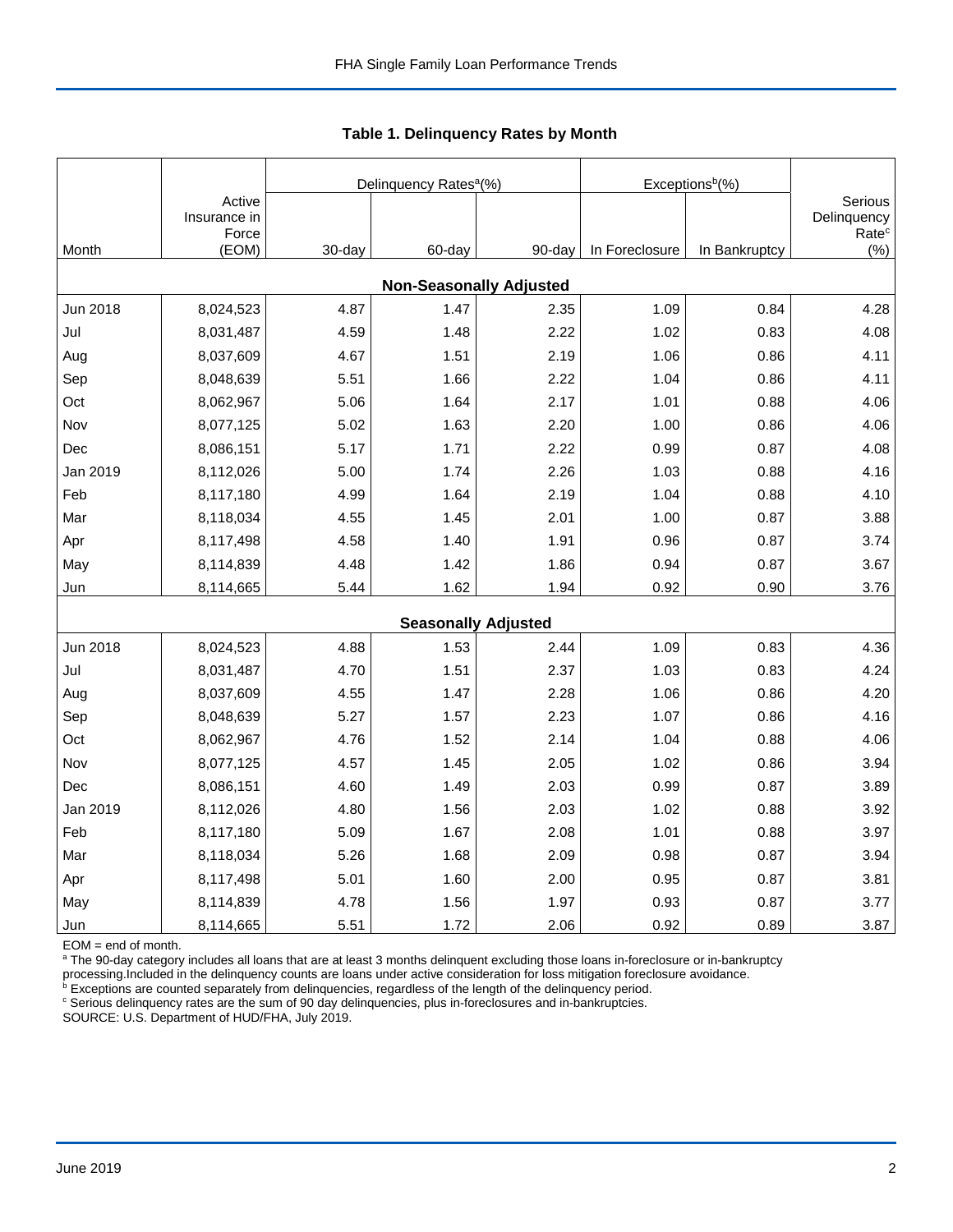|                                      |                              |                        |            |                          | Share by Reason for Delinquency (%)                          |                                       |            |                    |  |  |  |
|--------------------------------------|------------------------------|------------------------|------------|--------------------------|--------------------------------------------------------------|---------------------------------------|------------|--------------------|--|--|--|
| <b>Fiscal Year</b><br>and<br>Quarter | New 90+ Day<br>Delinquencies | Reduction of<br>Income | Unemployed | Excessive<br>Obligations | Death or<br>Illness of<br>Principal<br>Borrower<br>or Family | <b>Marital</b><br><b>Difficulties</b> | No Contact | Other <sup>a</sup> |  |  |  |
| 2014 Q2                              | 93,183                       | 34.72                  | 8.04       | 19.64                    | 11.80                                                        | 4.32                                  | 10.62      | 10.86              |  |  |  |
| 2014 Q3                              | 80,879                       | 33.27                  | 7.89       | 19.90                    | 12.28                                                        | 4.35                                  | 11.24      | 11.07              |  |  |  |
| 2014 Q4                              | 101,848                      | 32.49                  | 7.52       | 20.89                    | 12.60                                                        | 4.42                                  | 11.36      | 10.72              |  |  |  |
| 2015 Q1                              | 106,665                      | 31.72                  | 6.99       | 21.91                    | 12.71                                                        | 4.25                                  | 11.61      | 10.81              |  |  |  |
| 2015 Q2                              | 82,864                       | 32.25                  | 7.11       | 21.59                    | 12.56                                                        | 4.18                                  | 11.38      | 10.93              |  |  |  |
| 2015 Q3                              | 71,869                       | 30.83                  | 6.64       | 21.27                    | 12.72                                                        | 4.24                                  | 13.02      | 11.28              |  |  |  |
| 2015 Q4                              | 88,262                       | 30.55                  | 6.58       | 22.17                    | 12.77                                                        | 4.02                                  | 12.06      | 11.86              |  |  |  |
| 2016 Q1                              | 92,606                       | 30.67                  | 6.41       | 22.57                    | 13.01                                                        | 4.05                                  | 11.17      | 12.13              |  |  |  |
| 2016 Q2                              | 78,978                       | 30.23                  | 6.70       | 22.76                    | 12.83                                                        | 3.92                                  | 11.69      | 11.86              |  |  |  |
| 2016 Q3                              | 66,500                       | 30.92                  | 6.77       | 23.05                    | 13.36                                                        | 4.18                                  | 10.49      | 11.24              |  |  |  |
| 2016 Q4                              | 85,289                       | 31.86                  | 7.04       | 23.81                    | 13.13                                                        | 4.04                                  | 9.39       | 10.74              |  |  |  |
| 2017 Q1                              | 94,958                       | 31.42                  | 6.76       | 24.35                    | 13.15                                                        | 3.83                                  | 8.99       | 11.50              |  |  |  |
| 2017 Q2                              | 75,376                       | 31.60                  | 6.93       | 24.34                    | 13.28                                                        | 3.85                                  | 9.52       | 10.47              |  |  |  |
| 2017 Q3                              | 65,531                       | 30.73                  | 6.88       | 24.57                    | 13.85                                                        | 3.96                                  | 9.54       | 10.47              |  |  |  |
| 2017 Q4                              | 87,286                       | 31.33                  | 6.93       | 25.01                    | 13.13                                                        | 3.77                                  | 8.81       | 11.01              |  |  |  |
| 2018 Q1                              | 157,584                      | 24.03                  | 4.63       | 22.61                    | 8.66                                                         | 2.43                                  | 7.10       | 30.54              |  |  |  |
| 2018 Q2                              | 88,660                       | 28.74                  | 6.22       | 24.60                    | 11.85                                                        | 3.26                                  | 8.59       | 16.73              |  |  |  |
| 2018 Q3                              | 64,397                       | 30.41                  | 6.90       | 25.49                    | 13.02                                                        | 3.83                                  | 8.71       | 11.64              |  |  |  |
| 2018 Q4                              | 84,222                       | 30.77                  | 7.35       | 25.82                    | 13.30                                                        | 3.83                                  | 8.67       | 10.25              |  |  |  |
| 2019 Q1                              | 92,065                       | 29.86                  | 7.60       | 26.16                    | 13.40                                                        | 3.65                                  | 8.89       | 10.45              |  |  |  |
| 2019 Q2                              | 84,788                       | 29.81                  | 8.05       | 25.50                    | 13.49                                                        | 3.49                                  | 9.86       | 9.79               |  |  |  |
| 2019 Q3                              | 69,224                       | 26.18                  | 7.68       | 24.09                    | 13.10                                                        | 3.27                                  | 13.99      | 11.69              |  |  |  |

 **Table 2. New 90+ Day Delinquencies by Reason for Delinquency**

a Includes abandonment of property, distant employment transfer, neighborhood problems, property problems, inability to sell or rent property, military service, business failure, casualty loss, energy-environment cost, servicing problems, payment adjustment, payment dispute, transfer of ownership pending fraud and incarceration.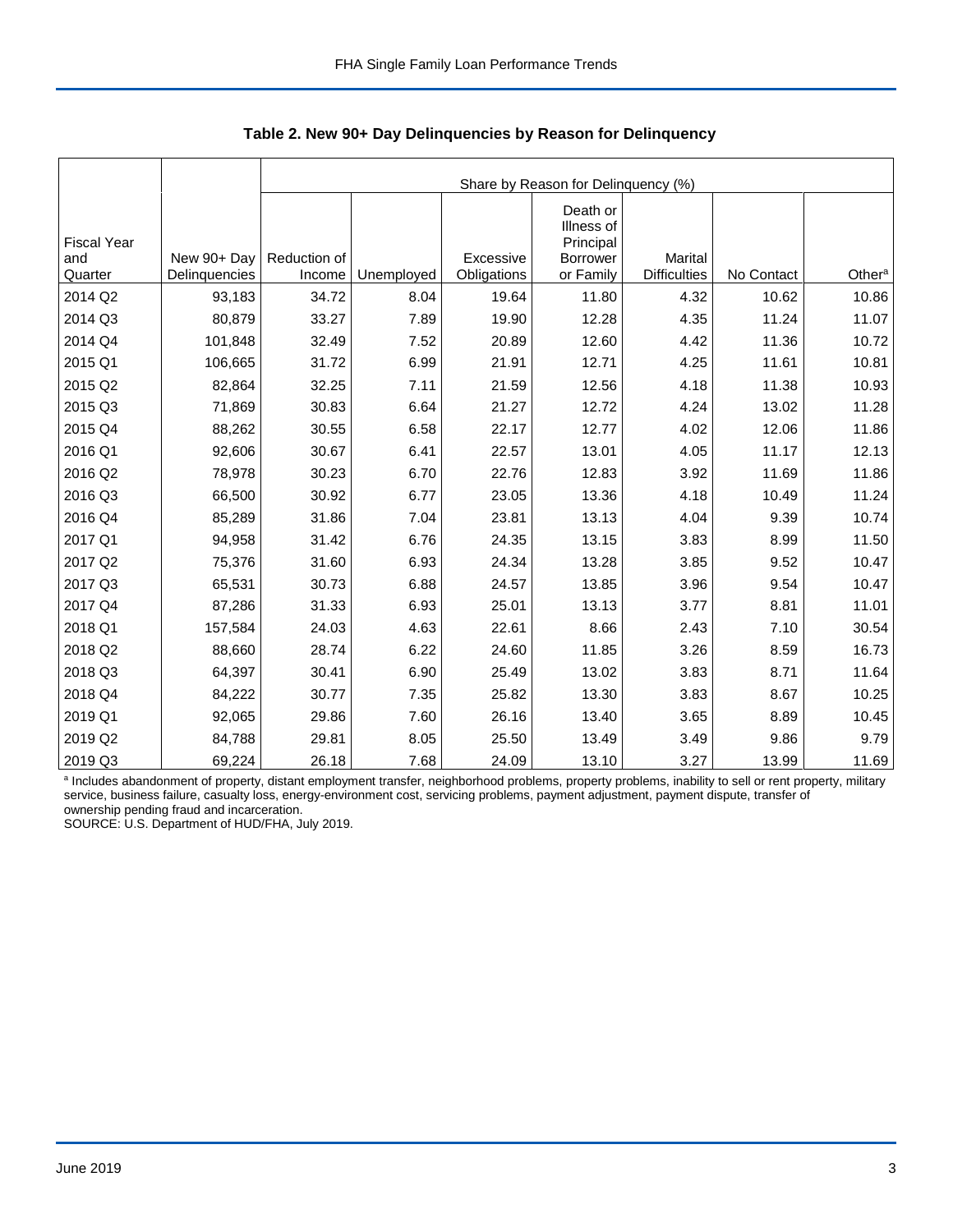|                            |                     | Rates in Percent of Active Loan Counts |        |        |         |             |            |                        |  |
|----------------------------|---------------------|----------------------------------------|--------|--------|---------|-------------|------------|------------------------|--|
|                            | <b>IIF</b>          | All Past                               |        |        |         | In          | In         | Serious<br>Delinquency |  |
|                            | Shares <sup>a</sup> | Dueb                                   | 30 Day | 60 Day | 90+ Day | Foreclosure | Bankruptcy | Rate <sup>c</sup>      |  |
| <b>Loan Purpose</b>        |                     |                                        |        |        |         |             |            |                        |  |
| All Active Loans           | 8,114,665           | 10.83                                  | 5.44   | 1.62   | 1.94    | 0.92        | 0.90       | 3.76                   |  |
| Purchase                   | 69.73               | 11.71                                  | 5.87   | 1.82   | 2.15    | 0.93        | 0.93       | 4.01                   |  |
| Refinance<br>Refinance     | 30.27               | 8.81                                   | 4.44   | 1.17   | 1.46    | 0.90        | 0.84       | 3.20                   |  |
| Refinance Loans            | 2,456,288           | 8.81                                   | 4.44   | 1.17   | 1.46    | 0.90        | 0.84       | 3.20                   |  |
| Conventional               | 35.87               | 9.67                                   | 4.75   | 1.27   | 1.61    | 1.14        | 0.90       | 3.65                   |  |
| No Cash-out                | 21.15               | 9.69                                   | 4.75   | 1.28   | 1.61    | 1.13        | 0.92       | 3.66                   |  |
|                            | 14.72               | 9.64                                   | 4.75   | 1.27   | 1.61    |             |            | 3.62                   |  |
| Cash-out                   |                     |                                        |        |        |         | 1.15        | 0.86       |                        |  |
| <b>FHA</b>                 | 13.64               | 7.06                                   | 3.86   | 0.94   | 1.15    | 0.50        | 0.61       | 2.26                   |  |
| No Cash-out                | 6.55                | 7.22                                   | 3.81   | 0.93   | 1.22    | 0.56        | 0.70       | 2.48                   |  |
| Cash-out                   | 7.09                | 6.92                                   | 3.91   | 0.94   | 1.08    | 0.45        | 0.53       | 2.06                   |  |
| Streamline                 | 50.49               | 8.66                                   | 4.37   | 1.15   | 1.45    | 0.84        | 0.85       | 3.14                   |  |
| <b>Credit Score Ranged</b> |                     |                                        |        |        |         |             |            |                        |  |
| Loans with Credit Scores   | 6,478,803           | 10.58                                  | 5.35   | 1.59   | 1.92    | 0.87        | 0.85       | 3.64                   |  |
| < 500                      | 0.10                | 34.29                                  | 13.38  | 4.78   | 7.29    | 4.24        | 4.59       | 16.13                  |  |
| 500-579                    | 1.84                | 28.53                                  | 12.42  | 4.30   | 5.62    | 3.04        | 3.15       | 11.81                  |  |
| 580-619                    | 7.93                | 20.69                                  | 9.99   | 3.28   | 3.90    | 1.76        | 1.75       | 7.41                   |  |
| 620-659                    | 31.38               | 15.22                                  | 7.69   | 2.34   | 2.81    | 1.13        | 1.24       | 5.18                   |  |
| 660-719                    | 39.33               | 7.66                                   | 4.03   | 1.11   | 1.33    | 0.63        | 0.57       | 2.52                   |  |
| 720-850                    | 19.42               | 3.08                                   | 1.61   | 0.41   | 0.51    | 0.34        | 0.20       | 1.05                   |  |
| <b>Fiscal Year Cohort</b>  |                     |                                        |        |        |         |             |            |                        |  |
| <b>All Cohorts</b>         | 8,114,665           | 10.83                                  | 5.44   | 1.62   | 1.94    | 0.92        | 0.90       | 3.76                   |  |
| pre-2004                   | 6.41                | 16.61                                  | 8.16   | 2.68   | 2.89    | 1.45        | 1.42       | 5.77                   |  |
| 2004                       | 1.68                | 17.13                                  | 8.36   | 2.72   | 3.12    | 1.43        | 1.49       | 6.05                   |  |
| 2005                       | 1.26                | 18.91                                  | 9.16   | 2.98   | 3.41    | 1.66        | 1.71       | 6.77                   |  |
| 2006                       | 0.99                | 21.04                                  | 9.48   | 3.26   | 3.89    | 2.37        | 2.03       | 8.30                   |  |
| 2007                       | 0.94                | 24.48                                  | 10.22  | 3.60   | 4.76    | 3.17        | 2.73       | 10.65                  |  |
| 2008                       | 2.22                | 24.57                                  | 10.42  | 3.50   | 4.70    | 3.32        | 2.63       | 10.65                  |  |
| 2009                       | 4.81                | 16.77                                  | 7.62   | 2.37   | 2.98    | 2.08        | 1.72       | 6.78                   |  |
| 2010                       | 6.15                | 12.49                                  | 6.11   | 1.81   | 2.08    | 1.27        | 1.21       | 4.56                   |  |
| 2011                       | 4.97                | 10.64                                  | 5.27   | 1.53   | 1.82    | 0.99        | 1.03       | 3.85                   |  |
| 2012                       | 6.14                | 8.96                                   | 4.48   | 1.31   | 1.55    | 0.74        | 0.87       | 3.16                   |  |
| 2013                       | 8.56                | 7.65                                   | 3.85   | 1.08   | 1.29    | 0.65        | 0.78       | 2.72                   |  |
| 2014                       | 4.09                | 12.66                                  | 6.07   | 1.81   | 2.25    | 1.16        | 1.37       | 4.78                   |  |
| 2015                       | 7.75                | 11.00                                  | 5.39   | 1.60   | 2.04    | 0.91        | 1.06       | 4.01                   |  |
| 2016                       | 11.23               | 9.88                                   | 5.02   | 1.45   | 1.88    | 0.73        | 0.80       | 3.41                   |  |
| 2017                       | 12.95               | 9.43                                   | 4.96   | 1.42   | 1.91    | 0.60        | 0.53       | 3.05                   |  |
| 2018                       | 11.52               | 8.46                                   | 4.86   | 1.41   | 1.54    | 0.38        | 0.27       | 2.19                   |  |
| 2019                       | 8.32                | 3.21                                   | 2.38   | 0.51   | 0.28    | 0.03        | 0.02       | 0.33                   |  |

Table 3. Delinquency Rates by Loan and Property Characteristics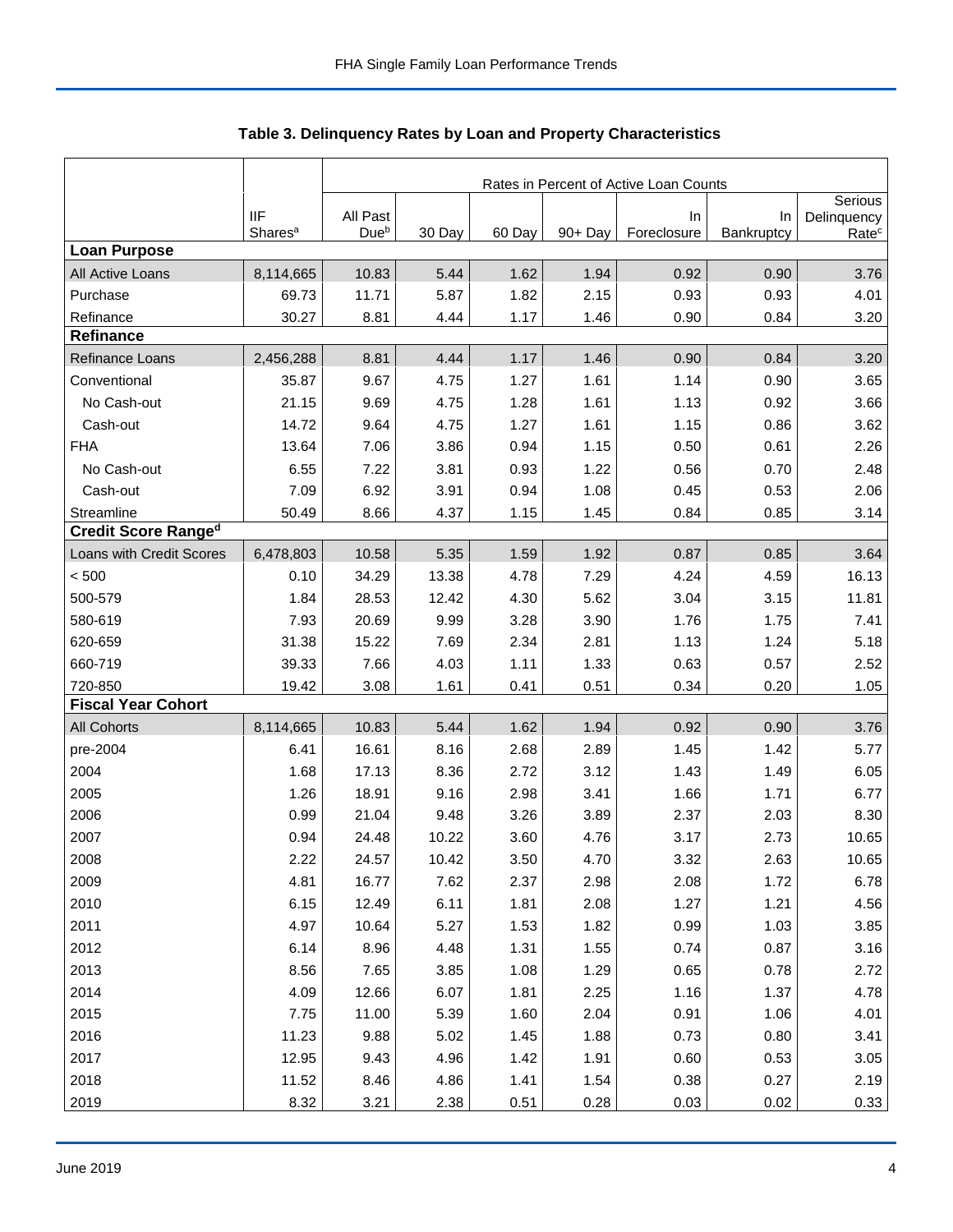|                                           |                     | Rates in Percent of Active Loan Counts |        |        |         |             |            |                          |  |  |
|-------------------------------------------|---------------------|----------------------------------------|--------|--------|---------|-------------|------------|--------------------------|--|--|
|                                           | <b>IIF</b>          | All Past                               |        |        |         | In          | In         | Seriously<br>Delinquency |  |  |
|                                           | Shares <sup>a</sup> | Due <sup>b</sup>                       | 30 Day | 60 Day | 90+ Day | Foreclosure | Bankruptcy | Rate <sup>c</sup>        |  |  |
| Loan Amount at Origination (\$ thousands) |                     |                                        |        |        |         |             |            |                          |  |  |
| All Loan Amounts                          | 8,114,665           | 10.83                                  | 5.44   | 1.62   | 1.94    | 0.92        | 0.90       | 3.76                     |  |  |
| < 50                                      | 2.65                | 12.76                                  | 6.30   | 1.94   | 2.09    | 1.48        | 0.95       | 4.52                     |  |  |
| 50-99                                     | 21.42               | 12.08                                  | 5.99   | 1.83   | 2.01    | 1.19        | 1.05       | 4.25                     |  |  |
| 100-149                                   | 27.01               | 11.26                                  | 5.64   | 1.69   | 1.98    | 0.91        | 1.04       | 3.93                     |  |  |
| 150-199                                   | 20.35               | 10.38                                  | 5.31   | 1.56   | 1.89    | 0.76        | 0.86       | 3.51                     |  |  |
| 200-249                                   | 12.55               | 9.66                                   | 4.93   | 1.45   | 1.83    | 0.72        | 0.73       | 3.28                     |  |  |
| 250-399                                   | 13.28               | 9.78                                   | 4.93   | 1.44   | 1.95    | 0.80        | 0.66       | 3.42                     |  |  |
| 400-499                                   | 1.68                | 9.00                                   | 4.36   | 1.26   | 1.92    | 0.90        | 0.56       | 3.38                     |  |  |
| > 499                                     | 1.06                | 8.11                                   | 3.83   | 1.09   | 1.81    | 0.93        | 0.45       | 3.19                     |  |  |
| <b>Property Type</b>                      |                     |                                        |        |        |         |             |            |                          |  |  |
| All Property Types                        | 8,114,665           | 10.83                                  | 5.44   | 1.62   | 1.94    | 0.92        | 0.90       | 3.76                     |  |  |
| Detached                                  | 86.47               | 10.90                                  | 5.53   | 1.65   | 1.95    | 0.87        | 0.91       | 3.73                     |  |  |
| Manufactured Housing                      | 3.30                | 11.95                                  | 5.71   | 1.67   | 2.00    | 1.51        | 1.06       | 4.57                     |  |  |
| 2-4 Units                                 | 2.14                | 9.42                                   | 4.05   | 1.23   | 1.76    | 1.78        | 0.61       | 4.14                     |  |  |
| Condo                                     | 2.94                | 8.22                                   | 3.79   | 1.16   | 1.56    | 1.02        | 0.69       | 3.27                     |  |  |
| Townhouse                                 | 5.15                | 10.92                                  | 5.26   | 1.66   | 2.15    | 1.01        | 0.85       | 4.00                     |  |  |
| <b>Purchase Loan Type</b>                 |                     |                                        |        |        |         |             |            |                          |  |  |
| All Purchase Loans                        | 5,657,898           | 11.70                                  | 5.87   | 1.82   | 2.15    | 0.93        | 0.93       | 4.01                     |  |  |
| Repeat                                    | 17.19               | 9.46                                   | 4.98   | 1.40   | 1.62    | 0.73        | 0.74       | 3.08                     |  |  |
| First-time                                | 82.81               | 12.17                                  | 6.06   | 1.91   | 2.26    | 0.97        | 0.97       | 4.20                     |  |  |
| Down Payment Assistance (DPA) Type        |                     |                                        |        |        |         |             |            |                          |  |  |
| All Sources of Funds                      | 8,114,665           | 10.83                                  | 5.44   | 1.62   | 1.94    | 0.92        | 0.90       | 3.76                     |  |  |
| Government                                | 7.12                | 12.84                                  | 6.17   | 2.03   | 2.54    | 0.99        | 1.10       | 4.63                     |  |  |
| Relative                                  | 16.32               | 13.43                                  | 6.85   | 2.13   | 2.49    | 1.00        | 0.96       | 4.45                     |  |  |
| Other                                     | 2.05                | 18.80                                  | 8.84   | 3.05   | 3.58    | 1.39        | 1.93       | 6.91                     |  |  |
| Seller Funded                             | 0.55                | 28.39                                  | 11.71  | 4.31   | 5.70    | 3.08        | 3.59       | 12.37                    |  |  |
| No DPA                                    | 73.95               | 9.71                                   | 4.92   | 1.41   | 1.69    | 0.87        | 0.82       | 3.38                     |  |  |

 **Table 3. Delinquency Rates by Loan and Property Characteristics**

IIF = insurance in force.

<sup>a</sup> For each subpanel, the loan shares add to 100%. However, in some of the subpanels, the total loans in the analysis do not add to 100% of IIF. For example, the IIF shares for refinance loans add to 100% of refinance loans. Streamline refinance loans are not included in the Credit Score

Range analysis; the IIF shares in that panel, add to 100% of fully-underwritten loans.<br><sup>b</sup> Includes all loans 30 or more days past due, including those in bankruptcy or foreclosure.

<sup>c</sup> Includes all loans 90 days past due plus all in-bankruptcy and in-foreclosure cases.

<sup>d</sup> Credit score reporting began in May 2004 but was not mandatory until July 2008. Streamline Refinance loans do not require credit score reporting.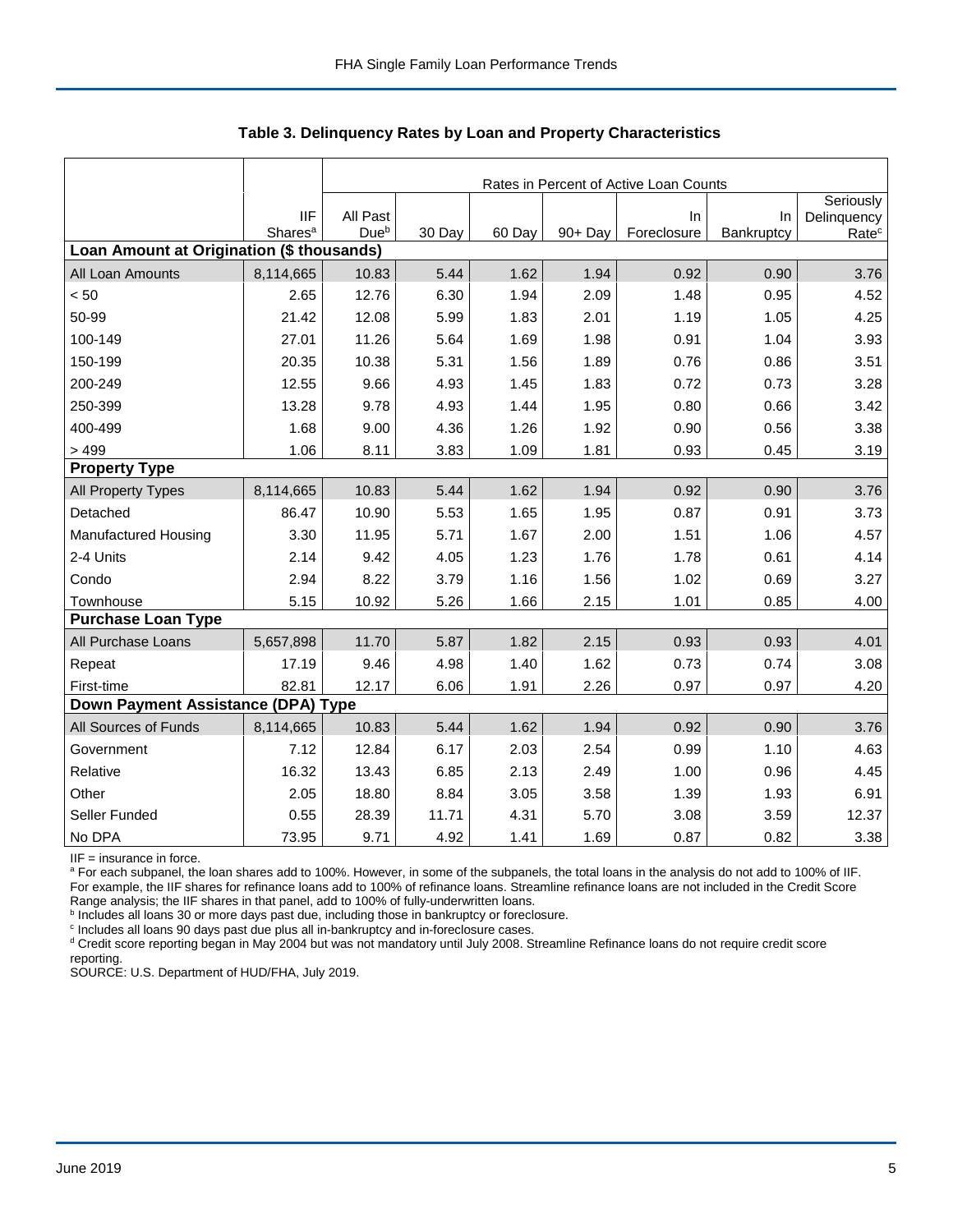|        |       |              |               |                          |             | Foreclosure             | Annualized          |
|--------|-------|--------------|---------------|--------------------------|-------------|-------------------------|---------------------|
| Fiscal |       | Insurance in | Foreclosure   | In                       | Foreclosure | Starts:                 | Foreclosure         |
| Year   | Month | Force        | <b>Starts</b> | Foreclosure <sup>a</sup> | Claimsb     | 6-month MA <sup>c</sup> | Rate <sup>d</sup> % |
| 2016   | Jun   | 7,814,304    | 9,219         | 126,941                  | 6,647       | 10,430                  | 1.02                |
|        | Jul   | 7,824,682    | 8,945         | 124,462                  | 5,400       | 10,078                  | 0.83                |
|        | Aug   | 7,834,822    | 10,445        | 121,608                  | 7,416       | 9,904                   | 1.13                |
|        | Sep   | 7,838,495    | 9,874         | 117,703                  | 6,329       | 9,584                   | 0.96                |
| 2017   | Oct   | 7,840,261    | 10,154        | 115,282                  | 6,505       | 9,589                   | 0.99                |
|        | Nov   | 7,839,269    | 9,808         | 114,139                  | 6,004       | 9,741                   | 0.92                |
|        | Dec   | 7,842,834    | 10,162        | 114,447                  | 5,757       | 9,898                   | 0.88                |
|        | Jan   | 7,877,094    | 10,826        | 116,076                  | 5,531       | 10,212                  | 0.84                |
|        | Feb   | 7,891,926    | 10,888        | 115,469                  | 4,974       | 10,285                  | 0.75                |
|        | Mar   | 7,904,390    | 11,781        | 116,236                  | 6,345       | 10,603                  | 0.96                |
|        | Apr   | 7,917,975    | 9,080         | 114,284                  | 5,517       | 10,424                  | 0.83                |
|        | May   | 7,934,510    | 9,534         | 112,048                  | 5,979       | 10,379                  | 0.90                |
|        | Jun   | 7,950,029    | 8,778         | 108,632                  | 6,286       | 10,148                  | 0.94                |
|        | Jul   | 7,962,527    | 8,112         | 103,183                  | 5,825       | 9,696                   | 0.87                |
|        | Aug   | 7,973,604    | 9,471         | 103,830                  | 6,800       | 9,459                   | 1.02                |
|        | Sep   | 7,982,070    | 8,010         | 94,946                   | 5,786       | 8,831                   | 0.87                |
| 2018   | Oct   | 7,986,663    | 8,747         | 94,012                   | 6,008       | 8,775                   | 0.90                |
|        | Nov   | 7,988,634    | 8,484         | 92,810                   | 5,524       | 8,600                   | 0.83                |
|        | Dec   | 7,989,699    | 8,846         | 93,261                   | 4,756       | 8,612                   | 0.71                |
|        | Jan   | 8,005,645    | 9,869         | 91,506                   | 5,066       | 8,905                   | 0.76                |
|        | Feb   | 8,007,772    | 9,934         | 92,797                   | 5,023       | 8,982                   | 0.75                |
|        | Mar   | 8,007,182    | 10,233        | 92,153                   | 5,709       | 9,352                   | 0.85                |
|        | Apr   | 8,012,065    | 9,684         | 90,663                   | 5,407       | 9,508                   | 0.81                |
|        | May   | 8,015,714    | 10,263        | 89,409                   | 5,804       | 9,805                   | 0.87                |
|        | Jun   | 8,024,523    | 9,099         | 87,390                   | 5,441       | 9,847                   | 0.81                |
|        | Jul   | 8,031,487    | 8,373         | 82,258                   | 4,883       | 9,598                   | 0.73                |
|        | Aug   | 8,037,609    | 9,802         | 85,106                   | 5,207       | 9,576                   | 0.77                |
|        | Sep   | 8,048,639    | 7,813         | 83,334                   | 4,153       | 9,172                   | 0.62                |
| 2019   | Oct   | 8,062,967    | 10,328        | 81,407                   | 5,549       | 9,280                   | 0.82                |
|        | Nov   | 8,077,125    | 9,297         | 80,980                   | 4,493       | 9,119                   | 0.67                |
|        | Dec   | 8,086,151    | 9,416         | 80,094                   | 4,101       | 9,172                   | 0.61                |
|        | Jan   | 8,112,026    | 11,370        | 83,174                   | 4,473       | 9,671                   | 0.66                |
|        | Feb   | 8,117,180    | 10,267        | 84,258                   | 4,355       | 9,749                   | 0.64                |
|        | Mar   | 8,118,034    | 10,162        | 81,377                   | 4,703       | 10,140                  | 0.69                |
|        | Apr   | 8,117,498    | 9,558         | 78,277                   | 4,884       | 10,012                  | 0.72                |
|        | May   | 8,114,839    | 9,050         | 76,321                   | 3,985       | 9,970                   | 0.59                |
|        | Jun   | 8,114,665    | 8,371         | 74,502                   | 3,746       | 9,796                   | 0.55                |

 **Table 4. Monthly Foreclosure Statistics and Trends**

<sup>a</sup> Numbers of loans are in some stage of foreclosure processing at the end of each month.

<sup>b</sup> This is the number of claims paid by HUD. These are nearly all for completed foreclosure actions.

<sup>c</sup> The six-month moving average of foreclosure starts is presented here to smooth out variations in actual starts each month. <sup>d</sup> An annualized foreclosure rate takes the monthly foreclosure claim rate and transforms that into its annual equivalency. That is, if the same foreclosure claim rate continued for 12 straight months, then the figure is the final annual foreclosure rate result as a percentage of beginning insurance-in-force.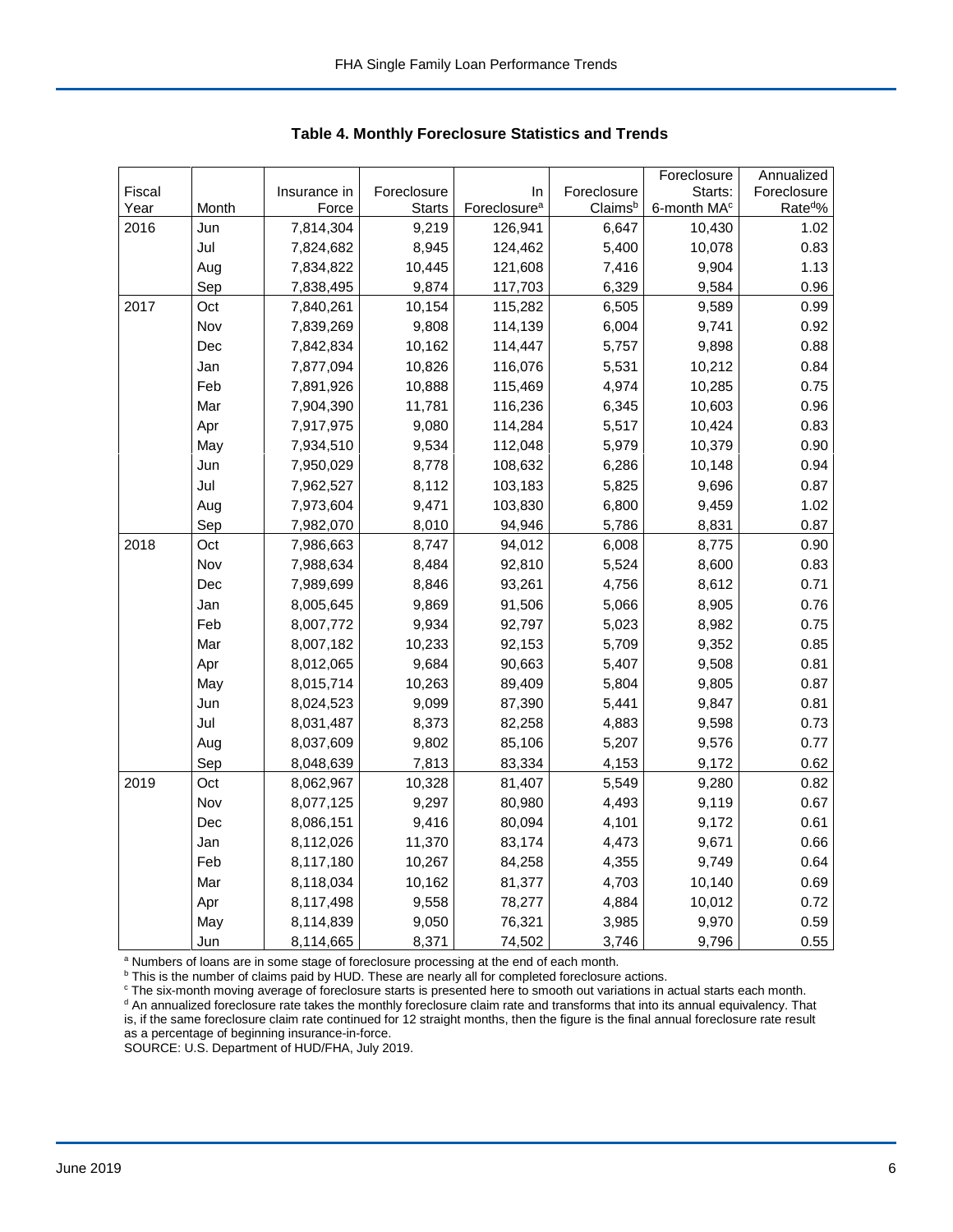|                                |                |          | Recovery Rates (%) | Percentage Point Change |               |               |
|--------------------------------|----------------|----------|--------------------|-------------------------|---------------|---------------|
|                                |                |          |                    |                         | From Previous | From Previous |
| Disposition State <sup>b</sup> | Dispositions   | May 2019 | April 2019         | May 2018                | Month         | Year          |
| US                             | 1,192          | 47.9     | 47.1               | 45.3                    | 0.8           | 2.6           |
| OH                             | 75             | 35.9     | 34.0               | 34.6                    | 1.8           | 1.3           |
| IL.                            | 73             | 27.4     | 32.0               | 27.0                    | $-4.6$        | 0.4           |
| <b>TX</b>                      | 68             | 67.4     | 63.4               | 64.4                    | 4.0           | 2.9           |
| NJ                             | 63             | 16.2     | 22.6               | 20.6                    | $-6.3$        | $-4.4$        |
| <b>CT</b>                      | 61             | 50.1     | 41.5               | 34.8                    | 8.5           | 15.3          |
| FL.                            | 56             | 53.2     | 55.1               | 56.4                    | $-1.9$        | $-3.2$        |
| $\sf IN$                       | 51             | 41.0     | 44.3               | 32.8                    | $-3.3$        | 8.3           |
| OK                             | 46             | 52.6     | 42.1               | 51.6                    | 10.5          | 1.0           |
| PR                             | 44             | 52.9     | 44.6               | 43.3                    | 8.4           | 9.6           |
| $\mathsf{AL}$                  | 43             | 57.9     | 45.9               | 44.1                    | 12.0          | 13.7          |
| <b>MO</b>                      | 43             | 59.7     | 49.9               | 50.8                    | 9.8           | 9.0           |
| MI                             | 41             | 52.9     | 46.0               | 38.3                    | 6.9           | 14.6          |
| GA                             | 35             | 65.1     | 57.3               | 54.6                    | 7.8           | 10.5          |
| PA                             | 34             | 33.9     | 33.8               | 29.8                    | 0.1           | 4.1           |
| LA                             | 33             | 45.4     | 43.7               | 46.5                    | 1.7           | $-1.1$        |
| <b>NY</b>                      | 33             | 25.5     | 31.2               | 17.1                    | $-5.7$        | 8.4           |
| KS                             | 31             | 58.2     | 44.6               | 50.8                    | 13.6          | 7.4           |
| <b>MS</b>                      | 30             | 53.6     | 43.3               | 40.2                    | 10.3          | 13.3          |
| <b>NC</b>                      | 30             | 52.4     | 51.8               | 56.6                    | 0.6           | $-4.2$        |
| KY                             | 28             | 33.1     | 38.5               | 47.1                    | $-5.4$        | $-14.0$       |
| <b>MD</b>                      | 28             | 44.4     | 47.8               | 50.2                    | $-3.5$        | $-5.9$        |
| <b>TN</b>                      | 28             | 60.2     | 56.2               | 57.6                    | 4.0           | 2.6           |
| VA                             | 25             | 50.4     | 62.4               | 56.5                    | $-12.0$       | $-6.1$        |
| SC                             | 21             | 45.7     | 56.3               | 47.2                    | $-10.6$       | $-1.5$        |
| AR                             | 20             | 44.3     | 41.4               | 43.6                    | 2.9           | 0.6           |
| <b>NM</b>                      | 14             | 42.6     | 45.2               | 59.2                    | $-2.6$        | $-16.6$       |
| WI                             | 14             | 43.6     | 35.2               | 42.7                    | 8.4           | 0.9           |
| $\mathsf{MN}$                  | 13             | 64.0     | 62.8               | 63.9                    | $1.2$         | 0.1           |
| AZ                             | 11             | 60.6     | 48.7               | 54.2                    | 11.9          | 6.4           |
| MA                             | 11             | 58.2     | 66.4               | 46.6                    | $-8.1$        | 11.7          |
| WY                             | $10$           | 51.4     | 41.0               | 61.2                    | 10.4          | $-9.8$        |
| ${\sf CA}$                     | 9              | 84.2     | 98.9               | 87.6                    | $-14.6$       | $-3.3$        |
| WA                             | 9              | 60.2     | 81.4               | 75.9                    | $-21.2$       | $-15.7$       |
| ND                             | $\overline{7}$ | 42.9     | 46.6               | 36.4                    | $-3.6$        | 6.5           |
| MT                             | 6              | 62.3     | 11.5               | 62.6                    | 50.8          | $-0.3$        |
| ID                             | 5              | 93.3     | na                 | 83.2                    | na            | 10.1          |
| $\sf NE$                       | 5              | 53.2     | 79.7               | 40.2                    | $-26.5$       | 13.0          |
| AK                             | 4              | 63.2     | 61.2               | 65.8                    | 1.9           | $-2.6$        |
| IA                             | 4              | 40.6     | 55.8               | 38.9                    | $-15.2$       | 1.8           |

Tabl e 5. REO R ecover y R ates **Table 5. REO Recovery Rates**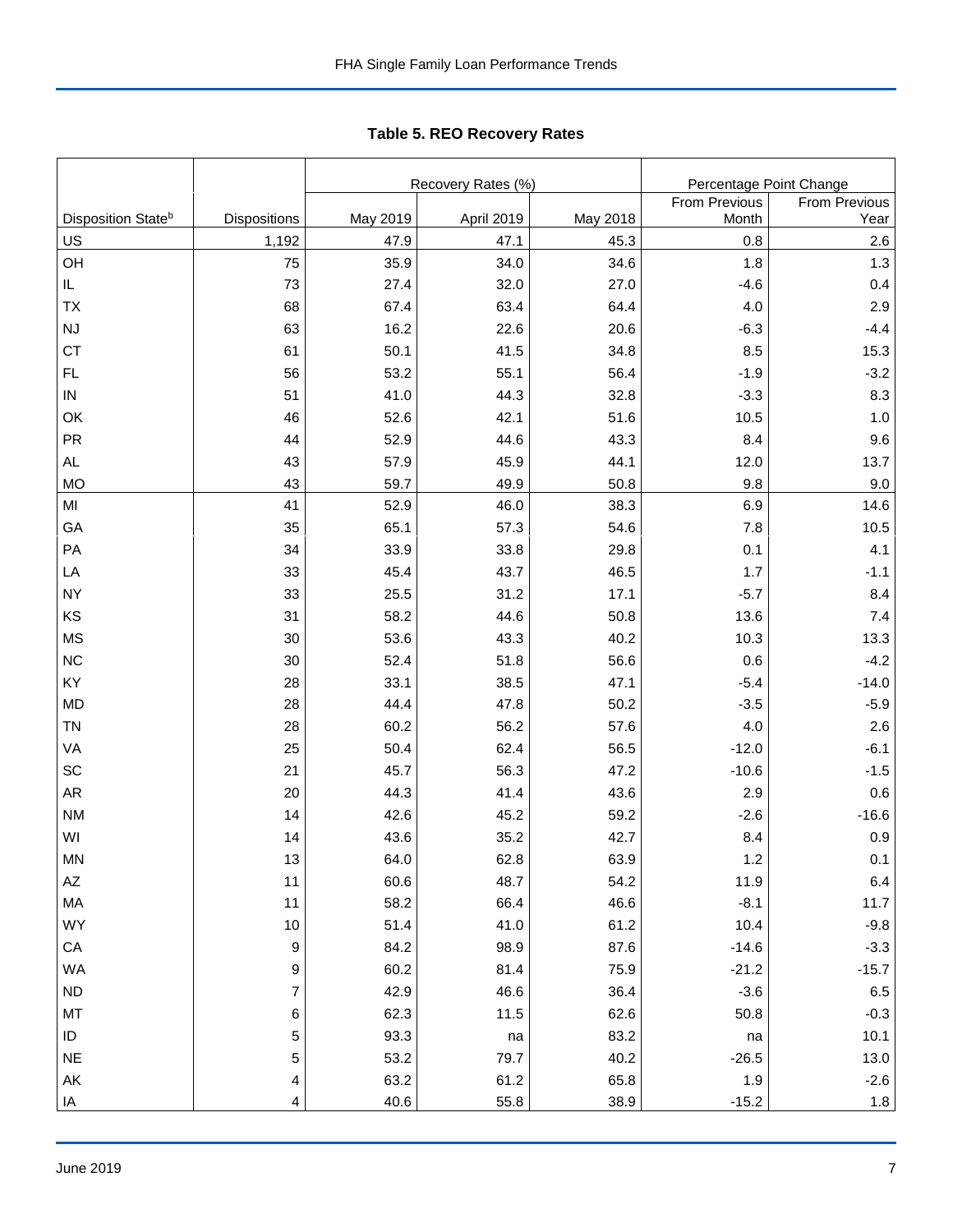|                                |                     |          | Recovery Rates (%) | Percentage Point Change |               |               |
|--------------------------------|---------------------|----------|--------------------|-------------------------|---------------|---------------|
|                                |                     |          |                    |                         | From Previous | From Previous |
| Disposition State <sup>b</sup> | <b>Dispositions</b> | May 2019 | April 2019         | May 2018                | Month         | Year          |
| <b>NH</b>                      | 4                   | 19.1     | 60.8               | 44.0                    | $-41.6$       | $-24.9$       |
| <b>SD</b>                      | 4                   | 69.0     | 66.8               | 89.1                    | 2.3           | $-20.1$       |
| WV                             | 4                   | 83.0     | 64.2               | 39.0                    | 18.8          | 44.0          |
| <b>NV</b>                      | 3                   | 88.5     | 76.8               | 71.0                    | 11.7          | 17.5          |
| 0R                             | 3                   | 98.6     | 87.2               | 77.2                    | 11.3          | 21.4          |
| VT                             | 3                   | 49.8     | 18.9               | 31.8                    | 30.9          | 18.0          |
| CO                             | $\overline{2}$      | 82.8     | 79.9               | 91.1                    | 2.9           | $-8.2$        |
| DE                             | $\overline{2}$      | 38.6     | 50.5               | 48.6                    | $-11.9$       | $-9.9$        |
| ME                             | 2                   | 67.2     | 35.9               | 15.8                    | 31.3          | 51.4          |
| HI                             |                     | 62.2     | 102.2              | na                      | $-39.9$       | na            |
| <b>RI</b>                      |                     | 80.2     | 91.0               | 49.7                    | $-10.8$       | 30.5          |
| UT                             |                     | 108.0    | 87.6               | 74.3                    | 20.4          | 33.7          |

## **Table 5. REO Recovery Rates**

na = not applicable

<sup>a</sup> Rates are percentages of unpaid loan balance at time of default.<br><sup>b</sup> State records are sorted by number of dispositions in the most recent month (largest to smallest).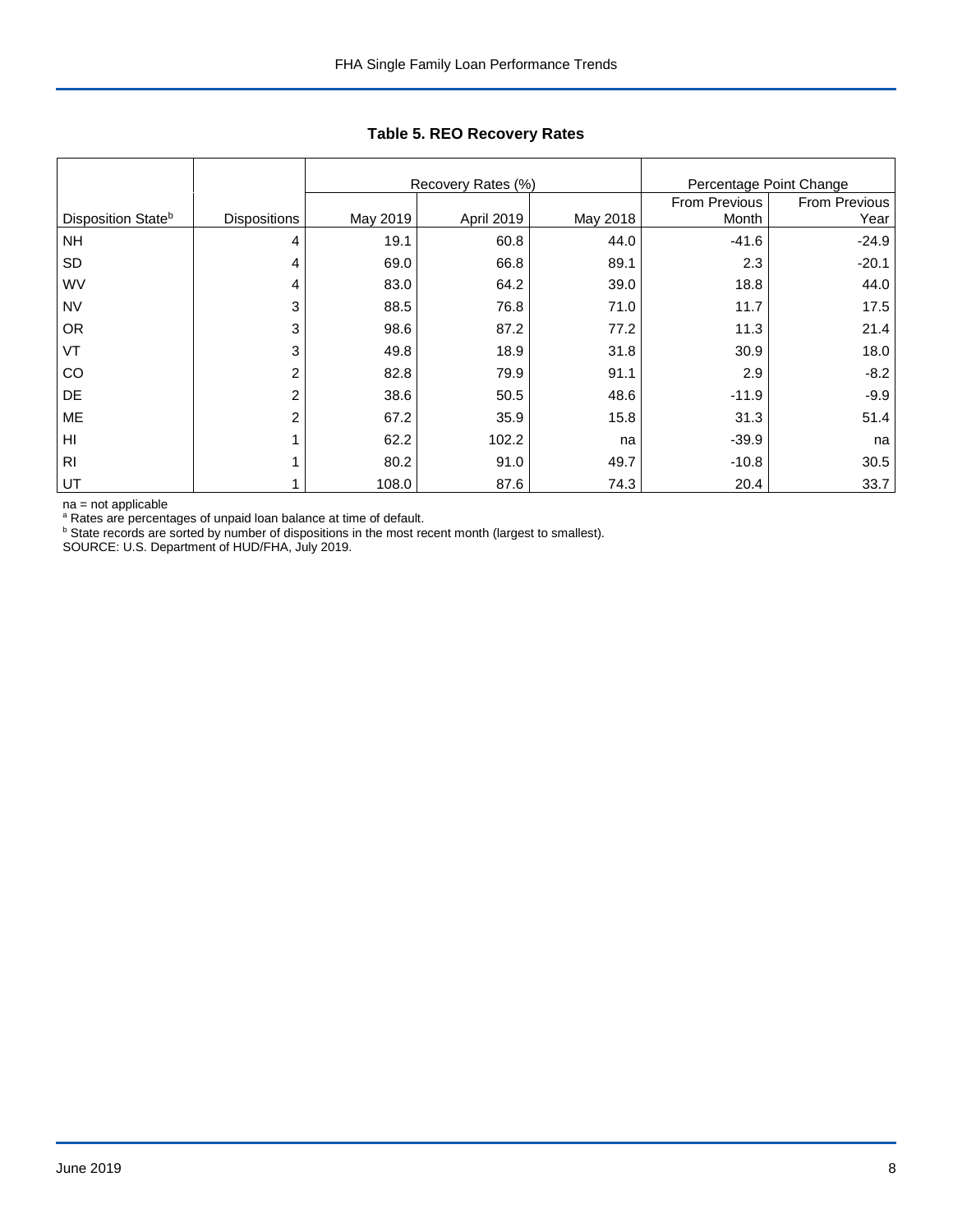|                                     | 2019    |         |         |         | 2018                                                 |                               |         |         |         |         |         |         |         |
|-------------------------------------|---------|---------|---------|---------|------------------------------------------------------|-------------------------------|---------|---------|---------|---------|---------|---------|---------|
| <b>Disposition Month</b>            | May     | Apr     | Mar     | Feb     | Jan                                                  | Dec                           | Nov     | Oct     | Sep     | Aug     | Jul     | Jun     | May     |
|                                     |         |         |         |         | Loss Components as Percent of Defaulted Loan Balance |                               |         |         |         |         |         |         |         |
| Claim Expenses <sup>a</sup> (%)     | 19.83   | 19.78   | 19.80   | 20.74   | 20.55                                                | 20.25                         | 20.74   | 20.09   | 19.85   | 20.36   | 20.30   | 20.92   | 20.23   |
| Holding Costs <sup>b</sup> (%)      | 5.29    | 5.11    | 5.15    | 5.11    | 5.07                                                 | 5.15                          | 5.15    | 5.02    | 5.13    | 4.94    | 4.73    | 4.91    | 4.92    |
| Loss on Collateral <sup>c</sup> (%) | 22.39   | 24.51   | 23.40   | 26.04   | 26.46                                                | 26.32                         | 26.46   | 26.76   | 25.98   | 25.48   | 25.48   | 26.70   | 25.97   |
| Sales Expense (%)                   | 4.95    | 4.67    | 4.84    | 4.66    | 4.66                                                 | 4.70                          | 4.73    | 4.63    | 4.76    | 4.82    | 4.65    | 4.63    | 4.51    |
| Program Discounts <sup>d</sup> (%)  | 0.33    | 0.11    | 0.20    | 0.16    | 0.26                                                 | 0.25                          | 0.24    | 0.22    | 0.40    | 0.33    | 0.24    | 0.29    | 0.12    |
| Net Loss Rate <sup>e</sup> (%)      | 52.11   | 52.89   | 52.20   | 56.26   | 57.05                                                | 54.87                         | 56.28   | 55.70   | 55.12   | 55.11   | 54.23   | 56.04   | 54.72   |
|                                     |         |         |         |         |                                                      | <b>Average Amount</b>         |         |         |         |         |         |         |         |
| Average Dollar Loss (\$)            | 61,464  | 64,062  | 63.105  | 66.716  | 67.708                                               | 65.743                        | 66,224  | 66,642  | 66,310  | 66,029  | 65,371  | 67.369  | 66,196  |
| Average Unpaid Balance (\$)         | 117,955 | 121,129 | 120,885 | 118,583 | 118,688                                              | 119,806                       | 117,673 | 119,641 | 120,301 | 119,805 | 120,543 | 120,208 | 120,977 |
|                                     |         |         |         |         |                                                      | <b>Occurrence Counts</b>      |         |         |         |         |         |         |         |
| Number of Dispositions              | 1,192   | 1,284   | 1,437   | 1,407   | 1,449                                                | 1,353                         | 1,563   | 1,713   | 1,475   | 1,950   | 1,810   | 1,916   | 2,232   |
| Number of Discounts                 | 9       | 4       | 5       |         | 8                                                    | 6                             | 8       | 9       | 10      | 12      | 12      | 10      | 6       |
| <b>Stage</b>                        |         |         |         |         |                                                      | <b>Average Time in Months</b> |         |         |         |         |         |         |         |
| Delinquencyf                        | 10.8    | 11.2    | 11.1    | 10.2    | 11.6                                                 | 11.0                          | 10.7    | 11.6    | 11.8    | 11.3    | 12.0    | 12.2    | 12.0    |
| Foreclosure <sup>g</sup>            | 12.3    | 12.6    | 12.4    | 13.7    | 12.7                                                 | 13.3                          | 13.8    | 13.2    | 13.1    | 14.1    | 13.4    | 13.5    | 13.3    |
| Deed Transferh                      | 13.1    | 12.9    | 12.6    | 12.8    | 13.4                                                 | 13.8                          | 13.7    | 13.7    | 13.3    | 13.8    | 14.0    | 13.9    | 13.4    |
| <b>REO</b>                          | 4.2     | 4.2     | 4.2     | 4.3     | 4.3                                                  | 4.4                           | 4.2     | 4.1     | 4.3     | 4.1     | 4.0     | 4.2     | 4.1     |
| All Stages                          | 40.2    | 40.8    | 40.3    | 40.9    | 41.8                                                 | 42.3                          | 42.2    | 42.7    | 42.5    | 43.2    | 43.2    | 43.7    | 42.6    |

 **Table 6. REO Components of Loss by Property Disposition Month**

<sup>a</sup> Includes interest on principal.

<sup>b</sup> Management, maintenance, repairs, administration, and security, net of rent and other income.

c Value when foreclosed (UPB) minus value received in REO; does not include Streamline refinances.

<sup>d</sup> Rate over all dispositions; effect is greater in the cases where a discount actually is given.

e Profit (loss) divided by Unpaid Principal Balance (UPB). The listed cost categories are not exhaustive, and they will not sum to the loss rate

f First missed payment to date foreclosure initiated.

<sup>g</sup> Initiation of foreclosure proceedings to auction date.

h Auction date to HUD acquisition date.